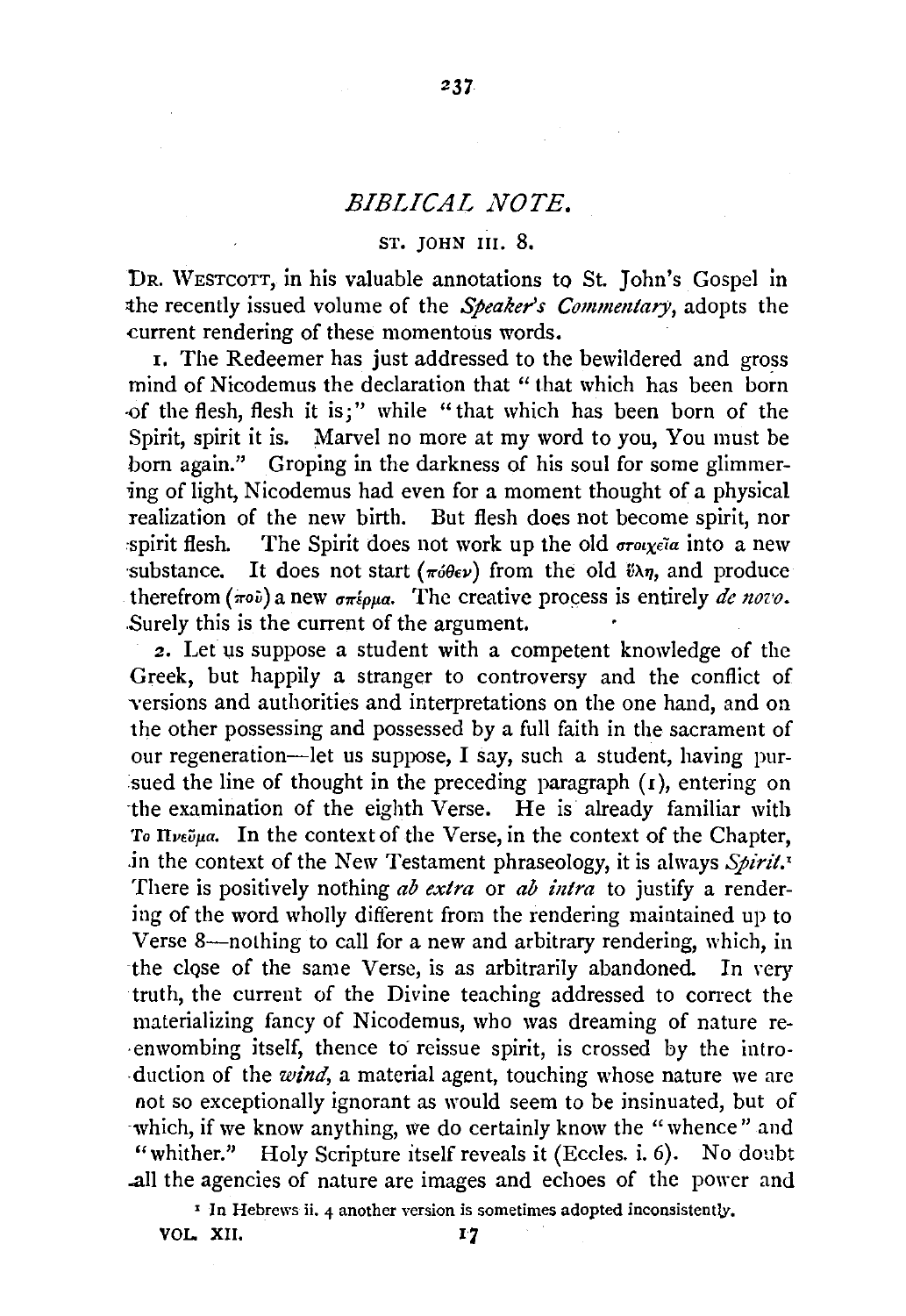outgoings of the Almighty. But of no agency is it true, in the language of the Spirit, that it acts  $\ddot{v}$   $\pi$ ov  $\theta$ *i* $\lambda$ *et.* So vivid a personification of a natural power is out of keeping with the guarded phrase of Holy Writ, and is halfway on to the conceptions of heathendom.

3· But the Redeemer corrects the profane curiosity of his listener, who seemed ready with the pert query of Zedekiah, the son of Chenaanah : "Which way went the Spirit of the Lord from me to speak with thee?" ( $\overline{1}$  Kings xxii. 24). So far as the drift of the Redeemer's argument is concerned, the introduction of the natural clement darkens rather than clears the meaning. Having set forth the unlikeness of flesh and Spirit, and their inter-incommunicableness, the Saviour proceeds to set forth the likeness between the Spiritproducing and the spirit-produced : the likeness between  $\delta$  *y*tv<sup> $\delta$ </sup> and  $\dot{\theta}$  yevvnróc; between  $\dot{\theta}$  orthow and ro  $\dot{\theta}$  orthomas. As the movements of the Divine Spirit are illocal—inapprehensible by soul or sense, incomprehensible by reason and understanding, as indefinable, let us. say, as the presence of Christ in the Eucharist-so is the *outcome* of those movements, the spirit-born ; a mysterious reality that evades all moral anatomy, all spiritual analysis. There is, indeed, a *when* and a *1ohere-when* the creative *Tflord* is spoken, *where* the water is poured. But in all else as He is so are we in this world, and the world knoweth us not, nor yet the abiding presence of that Holy Spirit who is convincing it of sin. In a word, as the Christian is like the Lord who redeems him, so is he like the Spirit that sanctifies him. in the fulness of the supramundane supernatural life-the Christquickened life of faith.

4· The introduction of the wind-the sad night-wind sighing outside-adds no doubt to the natural picturesqueness of the scene ; but it mars, I hold, the continuous poetry and the Divine rhythmical perfection of the Saviour's thought. The Divine selection of a term) of admittedly (in the LXX.) equivocal import, when the spirit of the· Scripture had already sealed *άνεμος*, λάιλαψ, *πνοή, ήχος*, is suggestive, no doubt, of the earthly type—a type, it is granted, glorious and sublime  $\cdot$ but the exclusion of such terms, associated as the two latter with the: Pentecost itself, surely implies that  $\Pi$ <sub>re</sub> $\tilde{v}$ <sub>pa</sub> is to be rendered strictly. Then  $\phi$ wví, applied in Greek with some restrictiveness to articulate or quasi-articulate sounds, has been exalted by St. John to the highest canonization. It is with St. Luke the term employed for the: unique universally-self-interpretative utterance of the Holy Ghost (Acts ii. 6). It is the title of the' Baptist. He devolves it on the. Bridegroom, and the Bridegroom (St. John i.  $23$ ; iii.  $29$ ), whose: